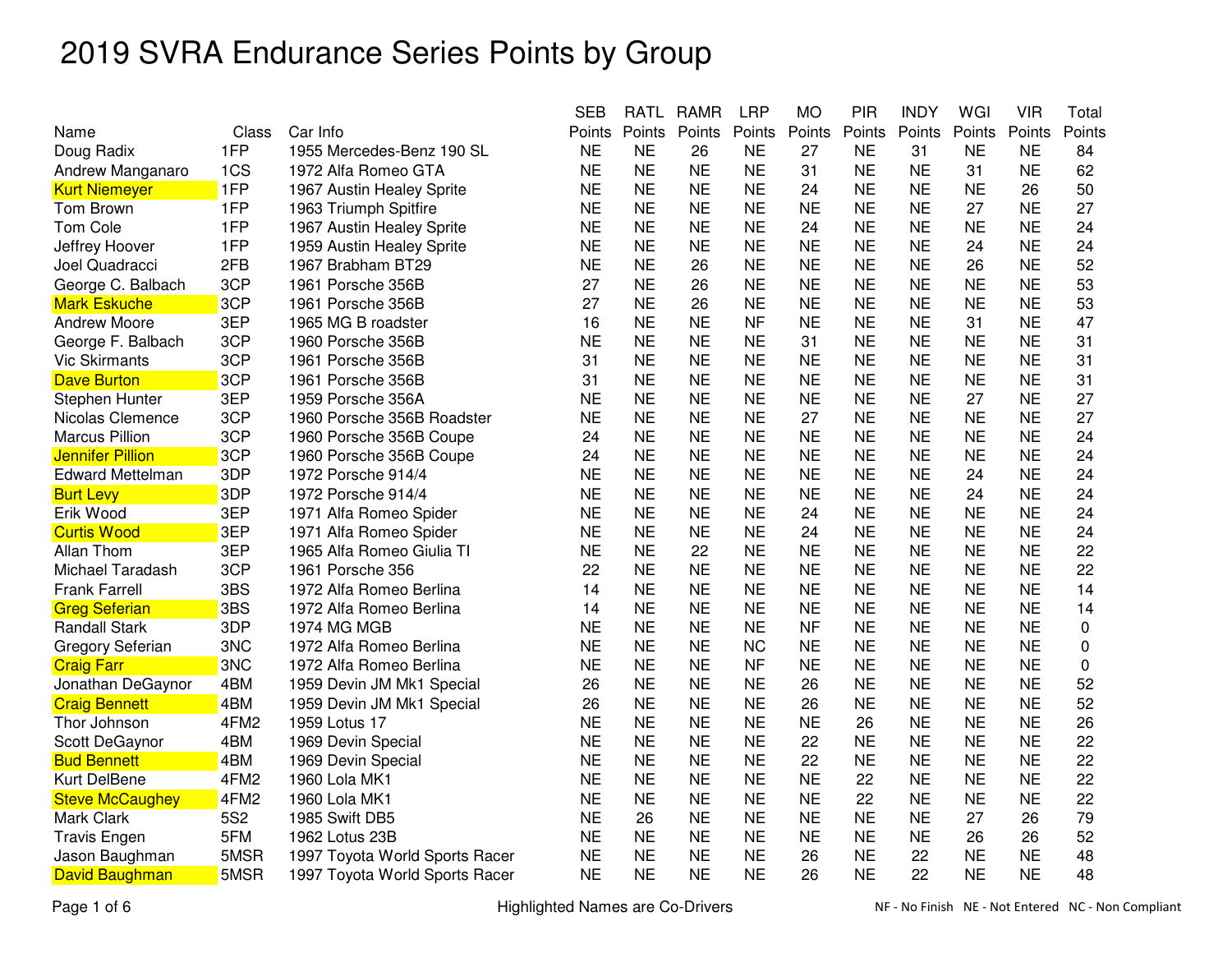|                            |                  |                                     | <b>SEB</b> | <b>RATL</b> | <b>RAMR</b> | <b>LRP</b> | <b>MO</b> | <b>PIR</b> | <b>INDY</b> | WGI       | <b>VIR</b> | Total    |
|----------------------------|------------------|-------------------------------------|------------|-------------|-------------|------------|-----------|------------|-------------|-----------|------------|----------|
| Name                       | Class            | Car Info                            | Points     | Points      | Points      | Points     | Points    | Points     | Points      | Points    | Points     | Points   |
| Ralph La Macchia           | 5S2              | 1998 Carbir Sports 2000             | 22         | <b>NE</b>   | <b>NE</b>   | <b>NE</b>  | <b>NE</b> | <b>NE</b>  | 24          | <b>NE</b> | <b>NE</b>  | 46       |
| Jerry Edquist              | 5S2              | 2000 Carbir Sports 2000             | <b>NE</b>  | <b>NE</b>   | <b>NF</b>   | <b>NE</b>  | <b>NE</b> | <b>NE</b>  | 31          | <b>NE</b> | <b>NE</b>  | 31       |
| <b>Bart Wolf</b>           | <b>5S2</b>       | 2000 Carbir Sports 2000             | <b>NE</b>  | <b>NE</b>   | <b>NE</b>   | <b>NE</b>  | <b>NE</b> | <b>NE</b>  | 31          | <b>NE</b> | <b>NE</b>  | 31       |
| Nathan Scigliano           | 5S <sub>2</sub>  | 2004 Carbir S2                      | 31         | <b>NE</b>   | <b>NE</b>   | <b>NE</b>  | <b>NE</b> | <b>NE</b>  | <b>NE</b>   | <b>NE</b> | <b>NE</b>  | 31       |
| <b>Eric Langbein</b>       | 5S <sub>2</sub>  | 2004 Carbir S2                      | 31         | <b>NE</b>   | <b>NE</b>   | <b>NE</b>  | <b>NE</b> | <b>NE</b>  | <b>NE</b>   | <b>NE</b> | <b>NE</b>  | 31       |
| Peter Eskuche              | <b>5S2</b>       | 1990 Swift DB5                      | <b>NE</b>  | <b>NE</b>   | <b>NE</b>   | <b>NE</b>  | <b>NE</b> | <b>NE</b>  | <b>NE</b>   | 31        | <b>NE</b>  | 31       |
| Henry Payne IV             | 5S <sub>2</sub>  | 1990 Lola T88/90                    | <b>NE</b>  | <b>NE</b>   | <b>NF</b>   | <b>NE</b>  | <b>NE</b> | <b>NE</b>  | 27          | <b>NE</b> | <b>NE</b>  | 27       |
| <b>Paul Subject</b>        | 5S <sub>2</sub>  | 1987 Swift DB5                      | <b>NE</b>  | <b>NE</b>   | <b>NE</b>   | <b>NE</b>  | <b>NE</b> | <b>NE</b>  | <b>NE</b>   | 27        | <b>NE</b>  | 27       |
| Samuel Payne               | 5S <sub>2</sub>  | 1989 Lola Sport 2000                | <b>NE</b>  | <b>NE</b>   | <b>NF</b>   | <b>NE</b>  | <b>NE</b> | <b>NE</b>  | 27          | <b>NE</b> | <b>NE</b>  | 27       |
| Justin Withoff             | 5MSR             | 1990 SCCA SRF3                      | <b>NE</b>  | <b>NE</b>   | <b>NE</b>   | <b>NE</b>  | <b>NE</b> | <b>NE</b>  | 26          | <b>NE</b> | <b>NE</b>  | 26       |
| Andy Jaekels               | 5S <sub>2</sub>  | 1988 Lola T88/90                    | <b>NE</b>  | <b>NE</b>   | 26          | <b>NE</b>  | <b>NE</b> | <b>NE</b>  | <b>NE</b>   | <b>NE</b> | <b>NE</b>  | 26       |
| <b>Glen Bryant</b>         | <b>5S2</b>       | 1988 Lola T88/90                    | <b>NE</b>  | <b>NE</b>   | 26          | <b>NE</b>  | <b>NE</b> | <b>NE</b>  | <b>NE</b>   | <b>NE</b> | <b>NE</b>  | 26       |
| Glenn Bryant               | 5S2              | 2002 Carbir CS2-5                   | 24         | <b>NE</b>   | <b>NE</b>   | <b>NE</b>  | <b>NE</b> | <b>NE</b>  | <b>NE</b>   | <b>NE</b> | <b>NE</b>  | 24       |
| Kurt Fischer               | 5VS2             | 1987 Swift DB 2                     | <b>NE</b>  | <b>NE</b>   | <b>NE</b>   | <b>NE</b>  | <b>NE</b> | <b>NE</b>  | <b>NE</b>   | 24        | <b>NE</b>  | 24       |
| <b>Eric Fischer</b>        | 5VS2             | 1987 Swift DB 2                     | <b>NE</b>  | <b>NE</b>   | <b>NE</b>   | <b>NE</b>  | <b>NE</b> | <b>NE</b>  | <b>NE</b>   | 24        | <b>NE</b>  | 24       |
| <b>Tom Lemkuhl</b>         | <b>5S2</b>       | 1998 Carbir Sports 2000             | 22         | <b>NE</b>   | <b>NE</b>   | <b>NE</b>  | <b>NE</b> | <b>NE</b>  | <b>NE</b>   | <b>NE</b> | <b>NE</b>  | 22       |
| Joel Quadracci             | 5VS2             | 1986 Swift DB 2                     | <b>NE</b>  | <b>NE</b>   | <b>NE</b>   | <b>NE</b>  | <b>NE</b> | <b>NE</b>  | <b>NE</b>   | 22        | <b>NE</b>  | 22       |
| Josh Boller                | 5HS <sub>2</sub> | 1981 Tiga S2000                     | 22         | <b>NE</b>   | <b>NE</b>   | <b>NE</b>  | <b>NE</b> | <b>NE</b>  | <b>NE</b>   | <b>NE</b> | <b>NE</b>  | 22       |
| Michael Taradash           | 5FM              | 1960 Lotus 7                        | <b>NE</b>  | <b>NE</b>   | <b>NE</b>   | <b>NE</b>  | <b>NE</b> | <b>NE</b>  | <b>NE</b>   | 22        | <b>NE</b>  | 22       |
| <b>Henry Payne V</b>       | <b>5S2</b>       | 1989 Lola Sport 2000                | <b>NE</b>  | <b>NE</b>   | <b>NF</b>   | <b>NE</b>  | <b>NE</b> | <b>NE</b>  | 22          | <b>NE</b> | <b>NE</b>  | 22       |
| Joey Selmants              | <b>5S2</b>       | 1987 Swift DB2                      | 21         | <b>NE</b>   | <b>NE</b>   | <b>NE</b>  | <b>NE</b> | <b>NE</b>  | <b>NE</b>   | <b>NE</b> | <b>NE</b>  | 21       |
| Glenn Jividen Jr.          | 5S <sub>2</sub>  | 2006 Doran JE-1                     | <b>NE</b>  | <b>NE</b>   | <b>NE</b>   | <b>NE</b>  | <b>NC</b> | <b>NE</b>  | 20          | <b>NE</b> | <b>NE</b>  | 20       |
| David Hale                 | 5VS2             | 1985 Lola T598                      | <b>NE</b>  | <b>NE</b>   | <b>NE</b>   | <b>NE</b>  | <b>NC</b> | <b>NE</b>  | 19          | <b>NE</b> | <b>NE</b>  | 19       |
| <b>Rex Gunning</b>         | 5VS2             | 1985 Lola T598                      | <b>NE</b>  | <b>NE</b>   | <b>NE</b>   | <b>NE</b>  | <b>NE</b> | <b>NE</b>  | 19          | <b>NE</b> | <b>NE</b>  | 19       |
| <b>Greg Miller</b>         | 5VS2             | 1985 Swift DB2                      | <b>NE</b>  | <b>NE</b>   | <b>NE</b>   | <b>NE</b>  | <b>NC</b> | <b>NE</b>  | <b>NE</b>   | <b>NE</b> | <b>NE</b>  | 0        |
| <b>Thomas Kane</b>         | 5HS <sub>2</sub> | 1983 Tiga SC83                      | <b>NE</b>  | <b>NE</b>   | <b>NE</b>   | <b>NE</b>  | <b>NC</b> | <b>NE</b>  | <b>NE</b>   | <b>NE</b> | <b>NE</b>  | 0        |
| <b>Matt Kane</b>           | 5HS <sub>2</sub> | 1983 Tiga SC83                      | <b>NE</b>  | <b>NE</b>   | <b>NE</b>   | <b>NE</b>  | <b>NC</b> | <b>NE</b>  | <b>NE</b>   | <b>NE</b> | <b>NE</b>  | 0        |
| <b>Art Mitchell</b>        | 5HS <sub>2</sub> | 1983 March 83-S                     | <b>NE</b>  | <b>NE</b>   | <b>NE</b>   | <b>NE</b>  | <b>NC</b> | <b>NE</b>  | <b>NE</b>   | <b>NE</b> | <b>NE</b>  | 0        |
| <b>Jim Shanel</b>          | 5S <sub>2</sub>  | 1989 Lola T89-90                    | <b>NE</b>  | <b>NE</b>   | <b>NE</b>   | <b>NE</b>  | <b>NC</b> | <b>NE</b>  | <b>NE</b>   | <b>NE</b> | <b>NE</b>  | 0        |
| Mark Coombs                | 5S <sub>2</sub>  | 1990 Lola T90/90                    | <b>NE</b>  | <b>NE</b>   | <b>NE</b>   | <b>NE</b>  | <b>NC</b> | <b>NE</b>  | <b>NE</b>   | <b>NE</b> | <b>NE</b>  | $\Omega$ |
| John Cloud                 | 6TA              | 1970 Ford Boss 302                  | 22         | 26          | <b>NE</b>   | <b>NE</b>  | 27        | <b>NE</b>  | 27          | 31        | 26         | 159      |
| <b>Wally Dallenbach Jr</b> | 6TA              | 1970 Ford Boss 302                  | 22         | 26          | <b>NE</b>   | <b>NE</b>  | <b>NE</b> | <b>NE</b>  | 27          | <b>NE</b> | <b>NE</b>  | 75       |
| Debbie Cloud               | 6TA              | 1968 Chevrolet Camaro               | 26         | <b>NE</b>   | <b>NE</b>   | <b>NE</b>  | 31        | <b>NE</b>  | <b>NE</b>   | 5         | <b>NE</b>  | 62       |
| <b>Jeb Burton</b>          | 6TA              | 1968 Chevrolet Camaro               | 26         | <b>NE</b>   | <b>NE</b>   | <b>NE</b>  | 31        | <b>NE</b>  | <b>NE</b>   | <b>NE</b> | <b>NE</b>  | 57       |
| Clair Schwendeman          | 6BP              | 1968 Chevrolet Corvette Roadster    | <b>NE</b>  | <b>NE</b>   | <b>NE</b>   | <b>NE</b>  | <b>NE</b> | <b>NE</b>  | 31          | 24        | <b>NE</b>  | 55       |
| <b>Alan Sevadjian</b>      | 6BP              | 1968 Chevrolet Corvette Roadster    | <b>NE</b>  | <b>NE</b>   | <b>NE</b>   | <b>NE</b>  | <b>NE</b> | <b>NE</b>  | 31          | 24        | <b>NE</b>  | 55       |
| <b>Rick Mooney</b>         | 6BP              | 1968 Chevrolet Corvette Rdster      | <b>NE</b>  | <b>NE</b>   | 26          | <b>NE</b>  | <b>NE</b> | <b>NE</b>  | <b>NE</b>   | 5         | <b>NE</b>  | 31       |
| James Acquilano            | 6BP              | 1965 Shelby Cobra                   | <b>NE</b>  | <b>NE</b>   | <b>NE</b>   | <b>NE</b>  | <b>NE</b> | <b>NE</b>  | <b>NE</b>   | 27        | <b>NE</b>  | 27       |
| Walo Bertschinger          | 6AP              | 1966 Chevrolet Corvette Grand Sport | 26         | <b>NE</b>   | <b>NE</b>   | <b>NE</b>  | <b>NE</b> | <b>NE</b>  | <b>NE</b>   | <b>NE</b> | <b>NE</b>  | 26       |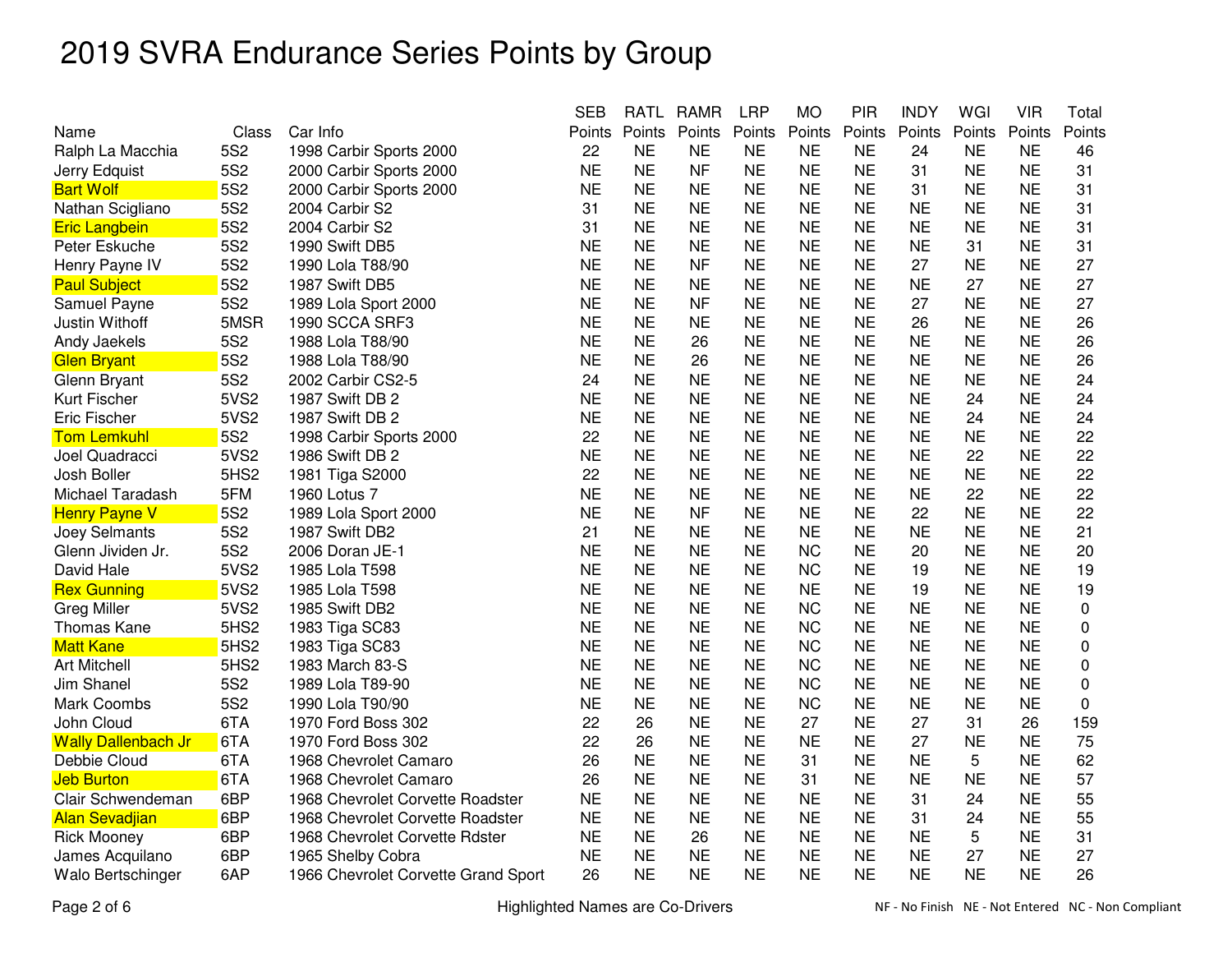|                         |            |                         | <b>SEB</b> | RATL      | <b>RAMR</b> | <b>LRP</b> | <b>MO</b> | PIR       | <b>INDY</b> | WGI       | VIR       | Total       |
|-------------------------|------------|-------------------------|------------|-----------|-------------|------------|-----------|-----------|-------------|-----------|-----------|-------------|
| Name                    | Class      | Car Info                | Points     | Points    | Points      | Points     | Points    | Points    | Points      | Points    | Points    | Points      |
| <b>Terry Lawlor</b>     | 6BP        | 1966 Shelby GT350       | <b>NE</b>  | <b>NE</b> | <b>NE</b>   | <b>NE</b>  | <b>NE</b> | <b>NE</b> | 24          | <b>NE</b> | <b>NE</b> | 24          |
| <b>Scott Hackenson</b>  | 6BP        | 1966 Shelby GT350       | <b>NE</b>  | <b>NE</b> | <b>NE</b>   | <b>NE</b>  | <b>NE</b> | <b>NE</b> | 24          | <b>NE</b> | <b>NE</b> | 24          |
| John McCormick          | 6BP        | 1985 Ford Cobra IV      | <b>NE</b>  | <b>NE</b> | <b>NE</b>   | <b>NE</b>  | <b>NE</b> | <b>NE</b> | 22          | <b>NE</b> | <b>NE</b> | 22          |
| Peter Dolan             | 6BP        | 1966 Ford Mustang GT350 | <b>NE</b>  | 22        | <b>NE</b>   | <b>NE</b>  | <b>NE</b> | <b>NE</b> | <b>NE</b>   | <b>NE</b> | <b>NE</b> | 22          |
| <b>Brian Dolan</b>      | 6BP        | 1966 Ford Mustang GT350 | <b>NE</b>  | 22        | <b>NE</b>   | <b>NE</b>  | <b>NE</b> | <b>NE</b> | NE          | <b>NE</b> | ΝE        | 22          |
| Kyle August             | 6BP        | 1966 Ford Mustang       | <b>NE</b>  | <b>NE</b> | <b>NE</b>   | <b>NE</b>  | <b>NE</b> | <b>NE</b> | <b>NE</b>   | 22        | <b>NE</b> | 22          |
| <b>Patrick Sessions</b> | 6BP        | 1966 Shelby GT350       | 19         | <b>NE</b> | <b>NE</b>   | <b>NE</b>  | <b>NE</b> | <b>NE</b> | <b>NE</b>   | <b>NF</b> | <b>NE</b> | 19          |
| <b>Curt Vogt</b>        | 6BP        | 1966 Shelby GT350       | 19         | <b>NE</b> | <b>NE</b>   | <b>NE</b>  | <b>NE</b> | <b>NE</b> | <b>NE</b>   | <b>NE</b> | <b>NE</b> | 19          |
| James Heck              | 6BP        | 1964 Chevrolet Corvette | 16         | <b>NE</b> | <b>NE</b>   | <b>NE</b>  | <b>NE</b> | <b>NE</b> | <b>NE</b>   | <b>NE</b> | <b>NE</b> | 16          |
| <b>Robert Bosworth</b>  | 6BP        | 1964 Chevrolet Corvette | 16         | <b>NE</b> | <b>NE</b>   | <b>NE</b>  | <b>NE</b> | <b>NE</b> | <b>NE</b>   | <b>NE</b> | <b>NE</b> | 16          |
| <b>Dave Handy</b>       | 6TA        | 1968 Chevrolet Camaro   | <b>NE</b>  | <b>NE</b> | <b>NE</b>   | <b>NE</b>  | <b>NE</b> | <b>NE</b> | <b>NE</b>   | 5         | <b>NE</b> | 5           |
| <b>Ben McGraw</b>       | 6NC        | 1973 Porsche 911        | <b>NE</b>  | <b>NE</b> | <b>NE</b>   | <b>NE</b>  | <b>NC</b> | <b>NE</b> | <b>NE</b>   | <b>NE</b> | <b>NE</b> | $\mathbf 0$ |
| Don Dimitriadis         | 6AS        | 1965 Ford Mustang AS    | <b>NE</b>  | <b>NE</b> | <b>NE</b>   | <b>NE</b>  | <b>NE</b> | <b>NE</b> | <b>NF</b>   | <b>NE</b> | <b>NE</b> | 0           |
| Carlos de Quesada       | 6AP        | 1973 Porsche 911        | <b>NE</b>  | <b>NE</b> | <b>NE</b>   | <b>NE</b>  | <b>NE</b> | <b>NE</b> | <b>NF</b>   | <b>NE</b> | <b>NE</b> | $\mathbf 0$ |
| <b>Scooter Gabel</b>    | 6AP        | 1973 Porsche 911        | <b>NE</b>  | <b>NE</b> | <b>NE</b>   | <b>NE</b>  | <b>NE</b> | <b>NE</b> | <b>NF</b>   | <b>NE</b> | <b>NE</b> | 0           |
| Douglas Kurtin          | 6AP        | 1972 Porsche 911 RS     | <b>NC</b>  | <b>NE</b> | <b>NE</b>   | <b>NE</b>  | <b>NE</b> | <b>NE</b> | NE          | <b>NE</b> | ΝE        | 0           |
| Paolo Salvatore         | 6AS        | 1966 Ford Mustang       | <b>NE</b>  | <b>NF</b> | <b>NE</b>   | <b>NE</b>  | <b>NE</b> | <b>NE</b> | <b>NE</b>   | <b>NE</b> | <b>NE</b> | 0           |
| <b>Walter Vollrath</b>  | <b>7U2</b> | 1972 Lola T-290         | <b>NE</b>  | <b>NE</b> | <b>NE</b>   | <b>NE</b>  | <b>NE</b> | <b>NE</b> | 26          | <b>NE</b> | <b>NE</b> | 26          |
| <b>Gregg Borland</b>    | <b>7U2</b> | 1972 Lola T-290         | <b>NE</b>  | <b>NE</b> | <b>NE</b>   | <b>NE</b>  | <b>NE</b> | <b>NE</b> | 26          | <b>NE</b> | <b>NE</b> | 26          |
| James Farley            | <b>7U2</b> | 1978 Lola 298           | <b>NE</b>  | <b>NE</b> | <b>NE</b>   | <b>NE</b>  | <b>NF</b> | <b>NE</b> | <b>NE</b>   | <b>NE</b> | <b>NE</b> | 0           |
| <b>Skott Burkland</b>   | 8BP        | 1969 Porsche 911        | 22         | <b>NF</b> | 21          | 20         | 21        | <b>NE</b> | 22          | 27        | 21        | 154         |
| Keith Dunbar            | 8CP        | 1967 Lotus Elan         | <b>NE</b>  | <b>NE</b> | <b>NE</b>   | 27         | 27        | <b>NE</b> | <b>NE</b>   | 18        | <b>NE</b> | 72          |
| George F. Balbach       | 8AP        | 1966 Porsche 911        | 31         | <b>NE</b> | 31          | <b>NE</b>  | <b>NE</b> | <b>NE</b> | <b>NE</b>   | <b>NE</b> | <b>NE</b> | 62          |
| <b>Tom Briest</b>       | 8AP        | 1970 Porsche 914/6      | <b>NE</b>  | 26        | <b>NE</b>   | <b>NE</b>  | <b>NE</b> | <b>NE</b> | <b>NE</b>   | <b>NE</b> | 31        | 57          |
| <b>David Cannon</b>     | 8CP        | 1967 Lotus Elan         | <b>NE</b>  | <b>NE</b> | <b>NE</b>   | 27         | 27        | <b>NE</b> | <b>NE</b>   | <b>NE</b> | <b>NE</b> | 54          |
| Paul Stinson            | 8CP        | 1963 Lotus Super 7      | <b>NE</b>  | <b>NE</b> | <b>NE</b>   | <b>NE</b>  | 31        | <b>NE</b> | <b>NE</b>   | 19        | <b>NE</b> | 50          |
| <b>Ryan Festerling</b>  | 8BP        | 1969 Porsche 911 S      | 27         | <b>NE</b> | 20          | <b>NE</b>  | <b>NE</b> | <b>NE</b> | <b>NE</b>   | NE        | <b>NE</b> | 47          |
| <b>Hal Nichols</b>      | 8BS        | 1971 Alfa Romeo GTV     | <b>NE</b>  | <b>NE</b> | <b>NE</b>   | <b>NE</b>  | 20        | <b>NE</b> | <b>NE</b>   | <b>NE</b> | 22        | 42          |
| <b>Ray Nichols</b>      | 8BS        | 1971 Alfa Romeo GTV     | <b>NE</b>  | <b>NE</b> | <b>NE</b>   | <b>NE</b>  | 20        | <b>NE</b> | <b>NE</b>   | <b>NE</b> | 22        | 42          |
| Tom Benjamin            | 8BS        | 1969 Alfa Romeo GTV     | 13         | <b>NE</b> | <b>NE</b>   | <b>NE</b>  | <b>NE</b> | <b>NE</b> | <b>NE</b>   | <b>NE</b> | 27        | 40          |
| Larry Lunda             | 8AP        | 1970 Porsche 914        | 21         | <b>NE</b> | 19          | <b>NE</b>  | <b>NE</b> | <b>NE</b> | <b>NE</b>   | <b>NE</b> | <b>NE</b> | 40          |
| Vito Bigioni            | 8NC        | 1971 Ferrari 365GTB4    | <b>NE</b>  | <b>NE</b> | <b>NE</b>   | <b>NE</b>  | <b>NE</b> | <b>NE</b> | <b>NE</b>   | 21        | 18        | 39          |
| Denis Bigioni           | 8NC        | 1971 Ferrari 365GTB4    | <b>NE</b>  | <b>NE</b> | <b>NE</b>   | <b>NE</b>  | <b>NE</b> | <b>NE</b> | <b>NE</b>   | 21        | 18        | 39          |
| <b>Glenn Maurer</b>     | 8RS        | 1984 Alfa Romeo GTV 6   | <b>NE</b>  | <b>NE</b> | <b>NE</b>   | <b>NE</b>  | <b>NE</b> | <b>NE</b> | 19          | <b>NE</b> | 19        | 38          |
| <b>Chase Maurer</b>     | 8RS        | 1984 Alfa Romeo GTV 6   | <b>NE</b>  | <b>NE</b> | <b>NE</b>   | <b>NE</b>  | <b>NE</b> | <b>NE</b> | 19          | <b>NE</b> | 19        | 38          |
| Kristine Casey          | 8CP        | 1966 Lotus Elan         | <b>NE</b>  | <b>NE</b> | <b>NE</b>   | <b>NE</b>  | <b>NE</b> | 31        | <b>NE</b>   | <b>NE</b> | <b>NE</b> | 31          |
| <b>Paul Guadio</b>      | 8CP        | 1966 Lotus Elan         | <b>NE</b>  | <b>NE</b> | <b>NE</b>   | <b>NE</b>  | <b>NE</b> | 31        | <b>NE</b>   | <b>NE</b> | <b>NE</b> | 31          |
| Joseph Riolo            | 8AP        | 1972 Datsun 240Z        | <b>NE</b>  | <b>NE</b> | <b>NE</b>   | 31         | <b>NE</b> | <b>NE</b> | <b>NE</b>   | <b>NE</b> | <b>NE</b> | 31          |
| Daniel Caggiano         | 8BS        | 1973 Datsun 510         | <b>NE</b>  | <b>NE</b> | <b>NE</b>   | <b>NE</b>  | <b>NE</b> | <b>NE</b> | 31          | <b>NE</b> | <b>NE</b> | 31          |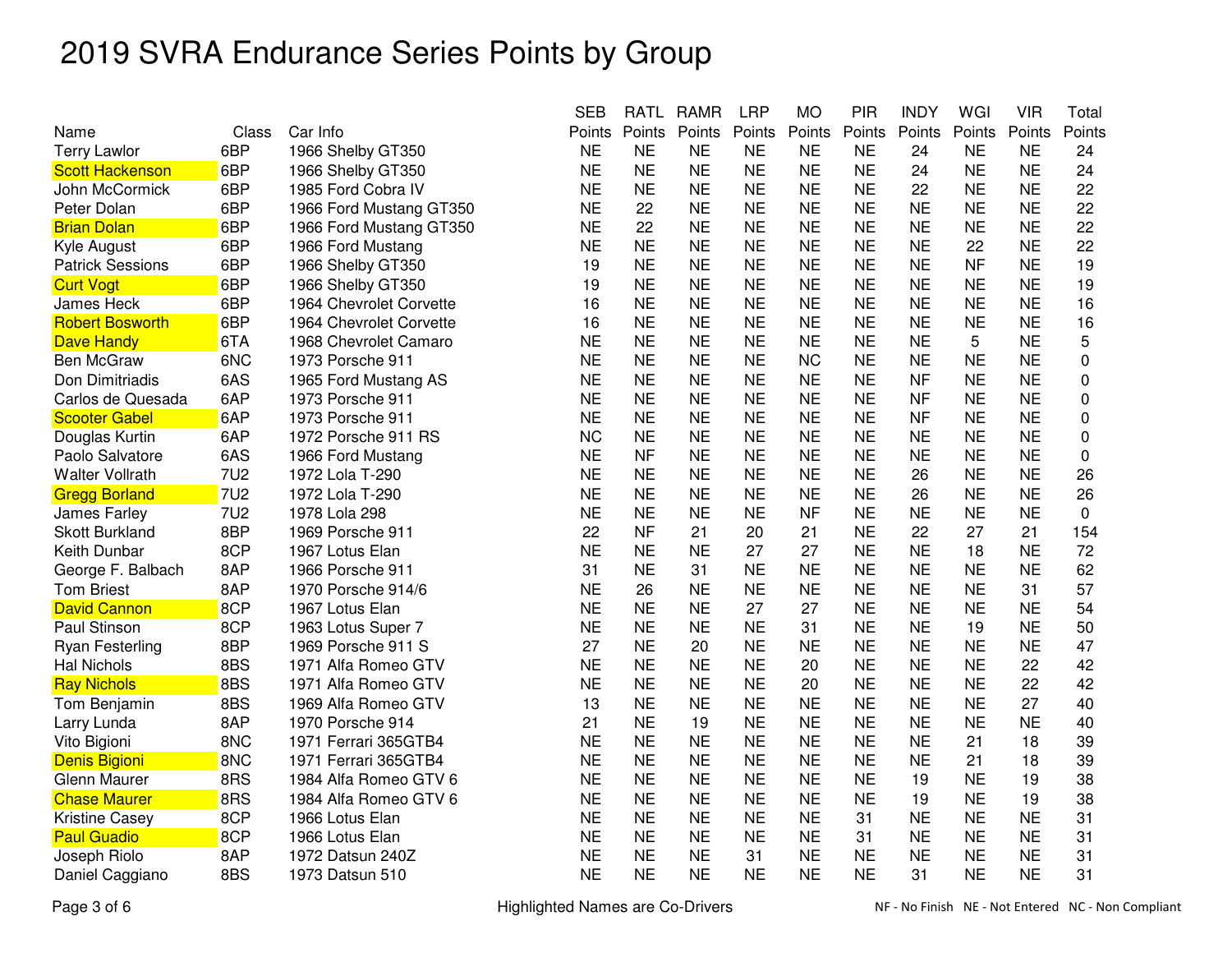|                             |       |                             | <b>SEB</b> | <b>RATL</b> | <b>RAMR</b> | <b>LRP</b> | <b>MO</b> | <b>PIR</b> | <b>INDY</b> | WGI       | <b>VIR</b> | Total  |
|-----------------------------|-------|-----------------------------|------------|-------------|-------------|------------|-----------|------------|-------------|-----------|------------|--------|
| Name                        | Class | Car Info                    | Points     | Points      | Points      | Points     | Points    | Points     | Points      | Points    | Points     | Points |
| <b>Troy Ermish</b>          | 8BS   | 1973 Datsun 510             | <b>NE</b>  | <b>NE</b>   | <b>NE</b>   | <b>NE</b>  | <b>NE</b> | <b>NE</b>  | 31          | <b>NE</b> | <b>NE</b>  | 31     |
| Jim Lenehan                 | 8AP   | 1976 Porsche 914/6          | <b>NE</b>  | <b>NE</b>   | <b>NE</b>   | <b>NE</b>  | <b>NE</b> | <b>NE</b>  | <b>NE</b>   | 31        | <b>NE</b>  | 31     |
| Joseph Hish                 | 8AP   | 1970 Porsche 914-6          | <b>NE</b>  | <b>NE</b>   | 27          | <b>NE</b>  | <b>NE</b> | <b>NE</b>  | <b>NE</b>   | <b>NE</b> | <b>NE</b>  | 27     |
| Karlo Flores                | 8SM   | 1993 Mazda Miata            | <b>NE</b>  | <b>NE</b>   | <b>NE</b>   | <b>NE</b>  | <b>NE</b> | 27         | <b>NE</b>   | <b>NE</b> | <b>NE</b>  | 27     |
| <b>Richard Stuart Milne</b> | 8BS   | 1969 Datsun 510             | <b>NE</b>  | <b>NE</b>   | <b>NE</b>   | <b>NE</b>  | <b>NE</b> | <b>NE</b>  | 27          | <b>NE</b> | <b>NE</b>  | 27     |
| <b>Pablo Peon</b>           | 8BS   | 1969 Datsun 510             | <b>NE</b>  | <b>NE</b>   | <b>NE</b>   | <b>NE</b>  | <b>NE</b> | <b>NE</b>  | 27          | NE        | <b>NE</b>  | 27     |
| <b>Fritz Seidel</b>         | 8BP   | 1969 Porsche 911 S          | 27         | <b>NE</b>   | <b>NE</b>   | <b>NE</b>  | <b>NE</b> | <b>NE</b>  | <b>NE</b>   | <b>NE</b> | <b>NE</b>  | 27     |
| <b>Chris Raeder</b>         | 8BS   | 1966 Alfa Romeo GTV         | <b>NE</b>  | <b>NE</b>   | <b>NE</b>   | <b>NE</b>  | <b>NE</b> | <b>NE</b>  | <b>NE</b>   | 24        | <b>NE</b>  | 24     |
| <b>Patrick Womack</b>       | 8BSL  | 1973 BMW 2002               | <b>NE</b>  | <b>NE</b>   | <b>NE</b>   | <b>NE</b>  | <b>NE</b> | <b>NE</b>  | 24          | <b>NE</b> | <b>NE</b>  | 24     |
| <b>Chet Taylor</b>          | 8BS   | 1967 Alfa Romeo GTV         | <b>NE</b>  | <b>NE</b>   | <b>NE</b>   | <b>NE</b>  | <b>NE</b> | 24         | <b>NE</b>   | <b>NE</b> | <b>NE</b>  | 24     |
| Frank Boucher               | 8BP   | 1969 Porsche 911S           | <b>NE</b>  | <b>NE</b>   | 24          | <b>NE</b>  | <b>NE</b> | <b>NE</b>  | <b>NE</b>   | <b>NE</b> | <b>NE</b>  | 24     |
| <b>Robert Mocas</b>         | 8DP   | 1969 Alfa Romeo Spider      | <b>NE</b>  | <b>NE</b>   | <b>NE</b>   | <b>NE</b>  | 24        | <b>NE</b>  | <b>NE</b>   | NE        | <b>NE</b>  | 24     |
| <b>Collin Mocas</b>         | 8DP   | 1969 Alfa Romeo Spider      | <b>NE</b>  | <b>NE</b>   | <b>NE</b>   | <b>NE</b>  | 24        | <b>NE</b>  | <b>NE</b>   | <b>NE</b> | <b>NE</b>  | 24     |
| <b>Ted Goneos</b>           | 8CP   | 1968 Porsche 911            | <b>NE</b>  | <b>NE</b>   | <b>NE</b>   | 24         | <b>NE</b> | <b>NE</b>  | <b>NE</b>   | <b>NE</b> | <b>NE</b>  | 24     |
| Robert Smalley Jr.          | 8AP   | 1968 Porsche 911S           | 24         | <b>NE</b>   | <b>NE</b>   | <b>NE</b>  | <b>NE</b> | <b>NE</b>  | <b>NE</b>   | <b>NE</b> | <b>NE</b>  | 24     |
| Lisa Hansen                 | 8BP   | 1969 Porsche 911S           | 5          | <b>NE</b>   | 18          | <b>NE</b>  | <b>NE</b> | <b>NE</b>  | <b>NE</b>   | <b>NE</b> | <b>NE</b>  | 23     |
| <b>Andrew Doll</b>          | 8CP   | 1970 Datsun 240Z            | <b>NE</b>  | <b>NE</b>   | <b>NE</b>   | <b>NE</b>  | 22        | <b>NE</b>  | <b>NE</b>   | <b>NE</b> | <b>NE</b>  | 22     |
| Jim Peruto                  | 8RS   | 1985 Mercedes-Benz 190 E    | <b>NE</b>  | <b>NE</b>   | <b>NE</b>   | <b>NE</b>  | <b>NE</b> | <b>NE</b>  | ΝE          | 22        | ΝE         | 22     |
| <b>Bobby Singh</b>          | 8BP   | 1969 Porsche 911            | <b>NE</b>  | <b>NE</b>   | <b>NE</b>   | 22         | <b>NE</b> | <b>NE</b>  | <b>NE</b>   | <b>NE</b> | <b>NE</b>  | 22     |
| Wayne Baker                 | 8CP   | 1967 Porsche 911S           | <b>NE</b>  | <b>NE</b>   | <b>NE</b>   | <b>NE</b>  | <b>NE</b> | 22         | <b>NE</b>   | <b>NE</b> | <b>NE</b>  | 22     |
| Dwight Merriman             | 8BS   | 1976 Alfa Romeo GTV 2000    | <b>NE</b>  | <b>NE</b>   | 22          | <b>NE</b>  | <b>NE</b> | <b>NE</b>  | <b>NE</b>   | <b>NE</b> | <b>NE</b>  | 22     |
| <b>Kyle Tilley</b>          | 8BS   | 1976 Alfa Romeo GTV 2000    | <b>NE</b>  | <b>NE</b>   | 22          | <b>NE</b>  | <b>NE</b> | <b>NE</b>  | <b>NE</b>   | <b>NE</b> | <b>NE</b>  | 22     |
| Mark Rincon                 | 8BS   | 1967 BMW 2002               | <b>NE</b>  | <b>NE</b>   | <b>NE</b>   | <b>NE</b>  | <b>NE</b> | 21         | <b>NE</b>   | <b>NE</b> | <b>NE</b>  | 21     |
| <b>David Alvarado</b>       | 8BS   | 1967 BMW 2002               | <b>NE</b>  | <b>NE</b>   | <b>NE</b>   | <b>NE</b>  | <b>NE</b> | 21         | <b>NE</b>   | NΕ        | <b>NE</b>  | 21     |
| John Koch                   | 8CP   | 1978 Mazda RX7              | <b>NE</b>  | <b>NE</b>   | <b>NE</b>   | 21         | <b>NE</b> | <b>NE</b>  | <b>NE</b>   | <b>NE</b> | <b>NE</b>  | 21     |
| David Huber                 | 8BS   | 1969 Datsun 510             | <b>NE</b>  | <b>NE</b>   | <b>NE</b>   | <b>NE</b>  | <b>NE</b> | <b>NE</b>  | <b>NE</b>   | 20        | <b>NE</b>  | 20     |
| Mike Rogers                 | 8BS   | 1971 Datsun 510             | <b>NE</b>  | <b>NE</b>   | <b>NE</b>   | <b>NE</b>  | <b>NE</b> | <b>NE</b>  | 20          | <b>NE</b> | <b>NE</b>  | 20     |
| <b>Matt McSwain</b>         | 8BS   | 1971 Datsun 510             | <b>NE</b>  | <b>NE</b>   | <b>NE</b>   | <b>NE</b>  | <b>NE</b> | <b>NE</b>  | 20          | <b>NE</b> | <b>NE</b>  | 20     |
| James Dalton                | 8AP   | 1973 Porsche 911T           | 19         | <b>NE</b>   | <b>NE</b>   | <b>NE</b>  | <b>NE</b> | <b>NE</b>  | <b>NE</b>   | <b>NE</b> | <b>NE</b>  | 19     |
| <b>Jeffrey Bauer</b>        | 8AP   | 1973 Porsche 911T           | 19         | <b>NE</b>   | <b>NE</b>   | NE.        | <b>NE</b> | <b>NE</b>  | NE.         | NΕ        | <b>NE</b>  | 19     |
| Dale Oesterle               | 8CP   | 1972 Jensen Healey Roadster | <b>NE</b>  | <b>NE</b>   | <b>NE</b>   | <b>NE</b>  | <b>NE</b> | <b>NE</b>  | 18          | <b>NE</b> | <b>NE</b>  | 18     |
| Thomas Grudovich            | 8BP   | 1966 Ginetta G4             | 18         | <b>NE</b>   | <b>NE</b>   | <b>NE</b>  | <b>NE</b> | <b>NE</b>  | <b>NE</b>   | <b>NE</b> | <b>NE</b>  | 18     |
| Kara Clarke                 | 8BS   | 1971 Datsun 510             | <b>NE</b>  | <b>NE</b>   | <b>NE</b>   | <b>NE</b>  | <b>NE</b> | <b>NE</b>  | 17          | <b>NE</b> | <b>NE</b>  | 17     |
| <b>Tom Clarke</b>           | 8BS   | 1971 Datsun 510             | <b>NE</b>  | <b>NE</b>   | <b>NE</b>   | <b>NE</b>  | <b>NE</b> | <b>NE</b>  | 17          | <b>NE</b> | <b>NE</b>  | 17     |
| Jeffrey Parnell             | 8BS   | 1970 Datsun 510             | <b>NE</b>  | <b>NE</b>   | <b>NE</b>   | <b>NE</b>  | <b>NE</b> | <b>NE</b>  | <b>NF</b>   | <b>NE</b> | <b>NE</b>  | 0      |
| <b>Matthew Goetzinger</b>   | 8BP   | 1965 Porsche 911            | <b>NE</b>  | <b>NE</b>   | <b>NF</b>   | <b>NE</b>  | <b>NE</b> | <b>NE</b>  | <b>NE</b>   | <b>NE</b> | <b>NE</b>  | 0      |
| John Westberg               | 8CP   | 1972 Porsche 914            | <b>NF</b>  | <b>NE</b>   | <b>NE</b>   | <b>NE</b>  | <b>NE</b> | <b>NE</b>  | <b>NE</b>   | <b>NE</b> | <b>NE</b>  | 0      |
| <b>Ben Sinnott</b>          | 9F1   | 1997 Lola T97/20            | <b>NE</b>  | <b>NF</b>   | <b>NE</b>   | <b>NE</b>  | <b>NE</b> | <b>NE</b>  | <b>NE</b>   | <b>NE</b> | <b>NE</b>  | 0      |
| <b>Steven Davison</b>       | 10GT4 | 2008 Aston Martin N24       | <b>NF</b>  | <b>NE</b>   | <b>NE</b>   | 31         | <b>NE</b> | <b>NE</b>  | 5           | 22        | 22         | 80     |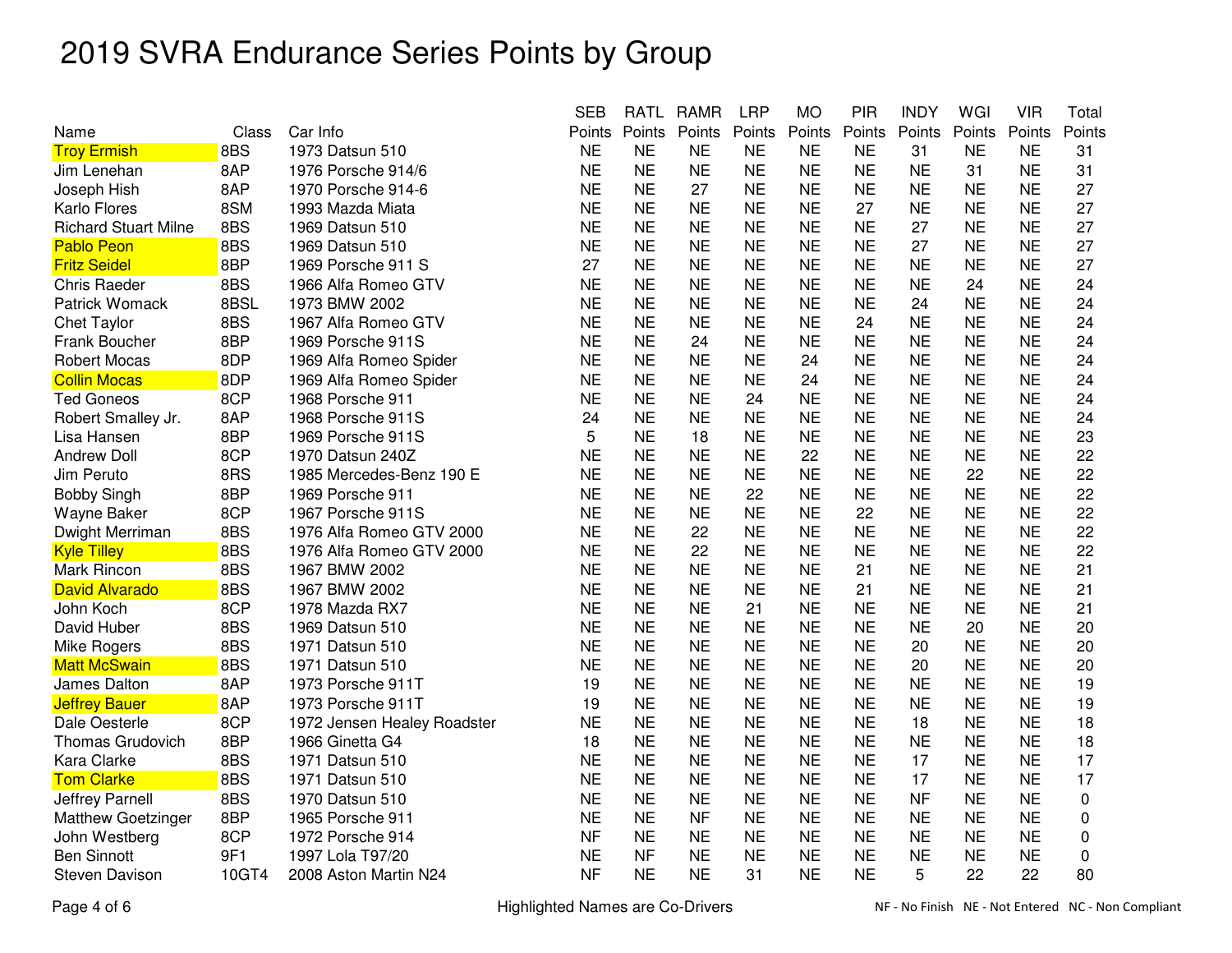|                             |              |                               | <b>SEB</b> | RATL      | <b>RAMR</b> | <b>LRP</b> | МO        | PIR       | <b>INDY</b> | WGI       | VIR       | Total     |
|-----------------------------|--------------|-------------------------------|------------|-----------|-------------|------------|-----------|-----------|-------------|-----------|-----------|-----------|
| Name                        | Class        | Car Info                      | Points     | Points    | Points      | Points     | Points    | Points    | Points      | Points    | Points    | Points    |
| John Cloud                  | <b>10SC3</b> | 1993 Pontiac Grand Prix       | <b>NE</b>  | <b>NE</b> | <b>NE</b>   | <b>NE</b>  | 31        | <b>NE</b> | 27          | <b>NE</b> | <b>NE</b> | 58        |
| <b>Jose Cortes</b>          | 10GT4        | 2000 Chevrolet Corvette GT1   | <b>NE</b>  | <b>NE</b> | <b>NE</b>   | <b>NE</b>  | <b>NF</b> | <b>NE</b> | <b>NE</b>   | 26        | 31        | 57        |
| Marc Montour                | 10GT4        | 2014 Aston Martin Vantage GT3 | 31         | <b>NE</b> | <b>NE</b>   | <b>NE</b>  | <b>NE</b> | <b>NE</b> | <b>NE</b>   | 22        | <b>NE</b> | 53        |
| <b>Eric Cote</b>            | 10GT4        | 2014 Aston Martin Vantage GT3 | 31         | <b>NE</b> | <b>NE</b>   | <b>NE</b>  | <b>NE</b> | <b>NE</b> | <b>NE</b>   | <b>NE</b> | <b>NE</b> | 31        |
| Andy Pilgrim                | 10GT4        | 2011 Ferrari 458 GT3          | <b>NE</b>  | <b>NE</b> | <b>NE</b>   | <b>NE</b>  | <b>NE</b> | <b>NE</b> | 31          | <b>NE</b> | <b>NE</b> | 31        |
| <b>Wally Dallenbach, Jr</b> | <b>10SC3</b> | 1993 Pontiac Grand Prix       | <b>NE</b>  | <b>NE</b> | <b>NE</b>   | <b>NE</b>  | <b>NE</b> | NΕ        | 27          | <b>NE</b> | NE        | 27        |
| Mike Jacobellis             | 10GT4        | 1989 Porsche 911              | <b>NE</b>  | <b>NE</b> | <b>NE</b>   | 27         | <b>NE</b> | <b>NE</b> | <b>NE</b>   | <b>NE</b> | <b>NE</b> | 27        |
| <b>Timothy Haines</b>       | 10GT4        | 1979 Porsche 911              | <b>NE</b>  | <b>NE</b> | <b>NE</b>   | <b>NE</b>  | 27        | <b>NE</b> | <b>NE</b>   | <b>NE</b> | <b>NE</b> | 27        |
| Charles O'Brien III         | 10GT3        | 1974 Porsche 911 RS           | <b>NE</b>  | 26        | <b>NE</b>   | <b>NE</b>  | <b>NE</b> | <b>NE</b> | <b>NE</b>   | <b>NE</b> | <b>NE</b> | 26        |
| <b>Charles O'Brien IV</b>   | 10GT3        | 1974 Porsche 911 RS           | <b>NE</b>  | 26        | <b>NE</b>   | <b>NE</b>  | <b>NE</b> | <b>NE</b> | <b>NE</b>   | <b>NE</b> | <b>NE</b> | 26        |
| Glenn Andrew                | 10GT2        | 1995 Pontiac Grand Prix       | <b>NE</b>  | <b>NE</b> | <b>NE</b>   | <b>NE</b>  | <b>NE</b> | <b>NE</b> | 24          | <b>NE</b> | <b>NE</b> | 24        |
| <b>Doug Boles</b>           | 10GT2        | 1995 Pontiac Grand Prix       | <b>NE</b>  | <b>NE</b> | <b>NE</b>   | <b>NE</b>  | <b>NE</b> | <b>NE</b> | 24          | <b>NE</b> | <b>NE</b> | 24        |
| <b>David Rusell</b>         | 10GT4        | 2009 Aston Martin GT4         | <b>NE</b>  | <b>NE</b> | <b>NE</b>   | <b>NE</b>  | <b>NE</b> | <b>NE</b> | <b>NE</b>   | 22        | <b>NE</b> | 22        |
| Alexandra Sabados           | 10GT3        | 1974 Porsche 911 RSR          | <b>NE</b>  | 22        | <b>NE</b>   | <b>NE</b>  | <b>NE</b> | <b>NE</b> | <b>NE</b>   | <b>NE</b> | <b>NE</b> | 22        |
| Mike Skinner                | <b>10SC3</b> | 2006 Chevrolet Monte Carlo    | <b>NE</b>  | 19        | <b>NE</b>   | <b>NE</b>  | <b>NE</b> | <b>NE</b> | <b>NE</b>   | <b>NE</b> | <b>NE</b> | 19        |
| <b>Sam Lecomte</b>          | <b>10SC3</b> | 2006 Chevrolet Monte Carlo    | <b>NE</b>  | 19        | <b>NE</b>   | <b>NE</b>  | <b>NE</b> | <b>NE</b> | <b>NE</b>   | <b>NE</b> | <b>NE</b> | 19        |
| Phil Lasco                  | 10GT4        | 2000 Panoz GTS                | <b>NF</b>  | <b>NE</b> | <b>NE</b>   | <b>NE</b>  | <b>NE</b> | <b>NE</b> | <b>NE</b>   | <b>NE</b> | <b>NE</b> | 0         |
| David Lloyds                | 10SC2        | 1993 Chevrolet Lumina         | <b>NE</b>  | <b>NE</b> | <b>NE</b>   | <b>NF</b>  | <b>NE</b> | <b>NE</b> | <b>NE</b>   | ΝE        | NE        | 0         |
| <b>Dennis Olthoff</b>       | 10GT4        | 2000 Chevrolet Corvette GT1   | <b>NE</b>  | <b>NE</b> | <b>NE</b>   | <b>NE</b>  | <b>NF</b> | <b>NE</b> | <b>NE</b>   | <b>NE</b> | <b>NE</b> | 0         |
| Patrick Utt                 | 10GT4        | 2012 Chevrolet Camaro         | <b>NE</b>  | <b>NE</b> | <b>NF</b>   | <b>NE</b>  | <b>NE</b> | <b>NE</b> | <b>NE</b>   | <b>NE</b> | <b>NE</b> | 0         |
| <b>Dick Danielson</b>       | 10GT4        | 2012 Chevrolet Camaro         | <b>NE</b>  | <b>NE</b> | <b>NF</b>   | <b>NE</b>  | <b>NE</b> | <b>NE</b> | <b>NE</b>   | <b>NE</b> | <b>NE</b> | $\pmb{0}$ |
| David Russell               | 10NC         | 2018 Aston Martin Vantage     | <b>NC</b>  | <b>NE</b> | <b>NE</b>   | <b>NE</b>  | <b>NE</b> | <b>NE</b> | <b>NF</b>   | <b>NE</b> | <b>NE</b> | 0         |
| Debbie Cloud                | 10SC3        | 2006 Ford Fusion SC           | <b>NE</b>  | <b>NE</b> | <b>NE</b>   | <b>NE</b>  | <b>NF</b> | <b>NE</b> | <b>NE</b>   | <b>NE</b> | <b>NE</b> | 0         |
| <b>Jeb Burton</b>           | <b>10SC3</b> | 2006 Ford Fusion SC           | <b>NE</b>  | <b>NE</b> | <b>NE</b>   | <b>NE</b>  | <b>NF</b> | <b>NE</b> | <b>NE</b>   | <b>NE</b> | <b>NE</b> | 0         |
| Alan Davison                | 10GT3        | 2000 Panoz GTS                | <b>NF</b>  | <b>NE</b> | <b>NE</b>   | <b>NE</b>  | <b>NE</b> | <b>NE</b> | <b>NE</b>   | <b>NE</b> | <b>NE</b> | $\Omega$  |
| <b>Travis Engen</b>         |              | 11GTP2 2005 Audi R8 LMP       | 26         | <b>NE</b> | <b>NE</b>   | <b>NE</b>  | <b>NE</b> | <b>NE</b> | 31          | 31        | 27        | 115       |
| <b>Andrea Robertson</b>     |              | 11GTP3 2006 Ford Doran GT     | 22         | <b>NE</b> | <b>NE</b>   | <b>NE</b>  | 22        | <b>NE</b> | <b>NE</b>   | 20        | <b>NE</b> | 64        |
| Dwight Merriman             |              | 11GTP2 2014 Radical SR3       | <b>NE</b>  | <b>NE</b> | 22          | <b>NE</b>  | 26        | <b>NE</b> | <b>NE</b>   | <b>NE</b> | <b>NE</b> | 48        |
| David Robertson             |              | 11GTP3 2006 Ford Doran GT     | 22         | <b>NE</b> | <b>NE</b>   | <b>NE</b>  | <b>NE</b> | <b>NE</b> | <b>NE</b>   | 20        | <b>NE</b> | 42        |
| Eric Lux                    |              | 11GTP3 2011 Mercedes-Benz SLS | <b>NE</b>  | <b>NE</b> | <b>NE</b>   | <b>NE</b>  | <b>NE</b> | <b>NE</b> | <b>NE</b>   | 27        | <b>NE</b> | 27        |
| <b>Brian Elliott</b>        |              | 11GTP2 2007 Elon DP02         | <b>NE</b>  | <b>NE</b> | <b>NE</b>   | <b>NE</b>  | <b>NE</b> | <b>NE</b> | 27          | <b>NE</b> | <b>NE</b> | 27        |
| <b>Ken Thwaits</b>          |              | 11GTP2 2014 Audi R8 LMS       | <b>NE</b>  | <b>NE</b> | 26          | <b>NE</b>  | <b>NE</b> | <b>NE</b> | <b>NE</b>   | <b>NE</b> | <b>NE</b> | 26        |
| <b>Lawrence Loshak</b>      |              | 11GTP2 2014 Audi R8 LMS       | <b>NE</b>  | <b>NE</b> | 26          | <b>NE</b>  | <b>NE</b> | <b>NE</b> | <b>NE</b>   | <b>NE</b> | <b>NE</b> | 26        |
| Mark Brannon                |              | 11GTP3 2006 Elan DP02         | 24         | <b>NE</b> | <b>NE</b>   | <b>NE</b>  | <b>NE</b> | <b>NE</b> | <b>NE</b>   | <b>NE</b> | <b>NE</b> | 24        |
| James Cope                  |              | 11GTP3 2012 Elan DP02         | <b>NE</b>  | <b>NE</b> | <b>NE</b>   | <b>NE</b>  | <b>NE</b> | <b>NE</b> | <b>NE</b>   | 24        | <b>NE</b> | 24        |
| Dominick Incantalupo        |              | 11GTP2 2013 Oreca FLM 9       | 22         | <b>NE</b> | <b>NE</b>   | <b>NE</b>  | <b>NE</b> | <b>NE</b> | <b>NE</b>   | <b>NE</b> | <b>NE</b> | 22        |
| <b>Forest Barber</b>        |              | 11GTP3 2003 Doran JE4 DP      | <b>NE</b>  | <b>NE</b> | <b>NE</b>   | <b>NE</b>  | <b>NE</b> | <b>NE</b> | <b>NE</b>   | 21        | <b>NE</b> | 21        |
| David Jans                  |              | 11GTP3 2012 Ave-Riley AR-2    | 21         | <b>NE</b> | <b>NE</b>   | <b>NE</b>  | <b>NE</b> | <b>NE</b> | <b>NE</b>   | <b>NE</b> | <b>NE</b> | 21        |
| <b>Glen Jung</b>            |              | 11GTP3 2012 Ave-Riley AR-2    | 21         | <b>NE</b> | <b>NE</b>   | <b>NE</b>  | <b>NE</b> | <b>NE</b> | <b>NE</b>   | <b>NE</b> | <b>NE</b> | 21        |